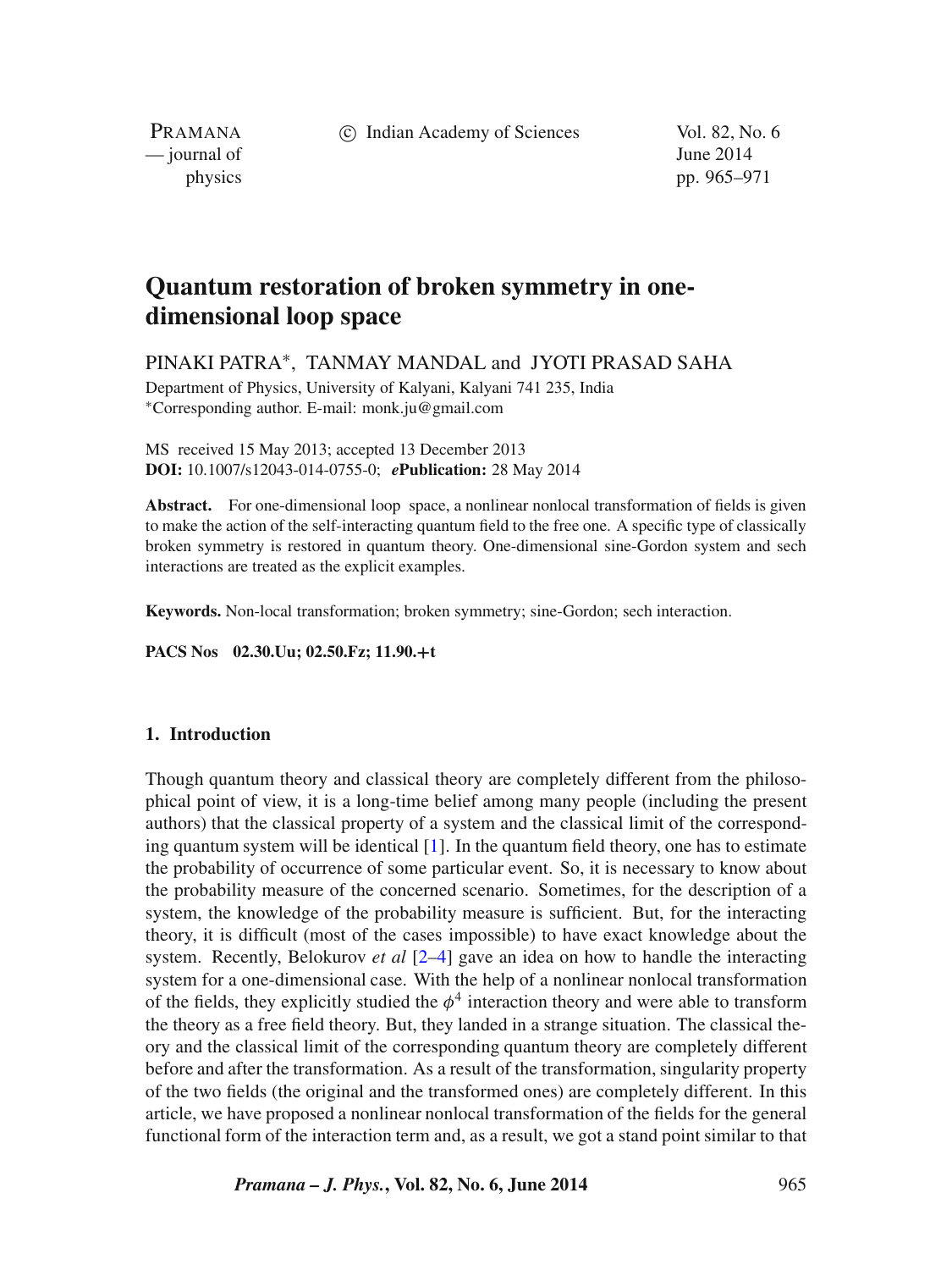of Belokurov *et al*. Also, it can be observed that sometimes the original classical system is symmetric with respect to the transformation  $T(\phi) = -\phi$  while the symmetry is not preserved for the transformed classical system. But, as for the quantum system, we have to deal only with the functional Weiner measure; from the discussion of this article we shall see that the functional measure is invariant with respect to the transformation. In this sense, the classically broken symmetry is restored in the quantum case.

In the next section, we have described the general formalism and then subsequently two special cases are studied.

#### **2. General construction**

If *B* is the Borel  $\sigma$ -field on  $\Omega = C[0, 1]$  and  $\mathcal{B}_t$  is the  $\sigma$ -field generated by  $\phi(s)$  for  $0 \leq s \leq t$  and if we consider the Wiener measure P on  $(\Omega, \mathcal{B})$ , then one can identify that  $\phi(t)$  is a martingale with respect to  $(\Omega, \mathcal{B}_t, P)$ . So, for a meromorphic function  $f(\phi(t))$ , one can consider the Wiener measure [\[5\]](#page-6-3)

$$
P = \exp\left\{ \int_{t=0}^{t=1} \left[ -\frac{1}{2} \dot{\phi}^2(t) - \frac{\lambda^2}{4} f^2(\phi(t)) \right] dt \right\} d\phi, \tag{1}
$$

where  $\lambda$  is the parameter, the dimension of which depends on the form of  $f(\phi)$ . Now, for our concerned loop space  $\Omega$ , we can write the following proposition.

#### PROPOSITION 1

*For the nonlocal transformation*,

<span id="page-1-0"></span>
$$
\chi(t) = \phi(t) + \frac{\lambda}{\sqrt{2}} \int_{\tau=0}^{\tau=t} f(\phi) d\tau
$$
 (2)

*the following equality holds*:

<span id="page-1-1"></span>
$$
\int \exp\left(-\frac{1}{2}\int_{t=0}^{t=1} \dot{\chi}^2 dt\right) d\chi
$$
\n
$$
= \int \exp\left\{\int_{t=0}^{t=1} \left[-\frac{1}{2}\dot{\phi}^2(t) - \frac{\lambda^2}{4}f^2(\phi(t)) + \frac{\lambda}{2\sqrt{2}}\frac{\partial^2 h}{\partial \phi^2}\right] dt - \frac{\lambda}{\sqrt{2}}(h(\phi(1)) - h(\phi(0)))\right\} d\phi
$$
\n(3)

*if*

$$
h(\phi) = \int f(\phi) d\phi.
$$
 (4)

*Proof*

To prove the proposition it is sufficient to note that with the help of the well-known procedure of the Ito stochastic integration [\[5\]](#page-6-3), we can write

$$
\int_0^1 \dot{\phi} f(\phi) dt = h(\phi(1)) - h(\phi(0)) - \frac{1}{2} \int_0^1 \frac{\partial^2 h}{\partial \phi^2} dt; \quad h(\phi) = \int f(\phi) d\phi. \tag{5}
$$

966 *Pramana – J. Phys.***, Vol. 82, No. 6, June 2014**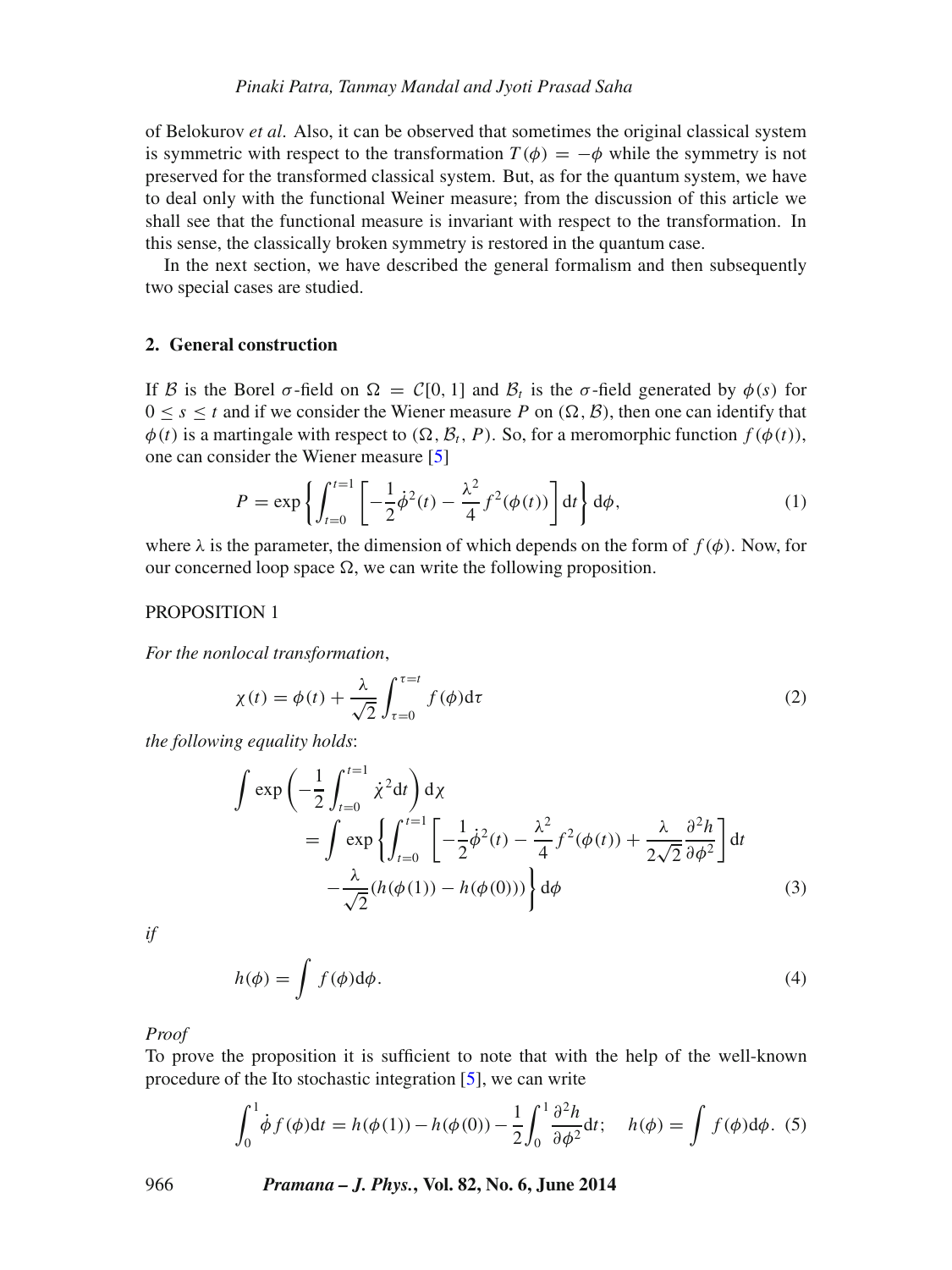After noting the above-mentioned result, the proof is rather straightforward. We use the above-mentioned transformation of fields and write

$$
\dot{\chi} = \dot{\phi} + \frac{\lambda}{\sqrt{2}} f(\phi)
$$

and put the expression in the Weiner measure P.

Note that, though the above-mentioned equality holds,  $\phi(t)$  and  $\chi(t)$  belong to different functional space and the normalization of the spaces of  $\phi$  and  $\chi$  is different. That is, if  $\chi(t) \in C[0, 1]$  and  $\phi(t) \in X$ , then  $X \neq C[0, 1]$ ; in fact, the space of  $\phi$  is more singular than that of χ. In [\[3\]](#page-6-4), Belokurov *et al* have constructed the detailed singularity property for  $f(\phi) = \phi^4$ . From that discussion we can intuitively argue that, the space of  $\chi$  is more singular than that of  $\phi$ . But the exact study of singularity for the general case  $f(\phi)$  is beyond the knowledge and capability of the present authors.

If we set  $\exp\left\{-\frac{1}{2}\dot{\chi}^2\right\} d\chi$  as the measure on  $\mathcal{C}[0, 1]$ , then obviously,  $\exp\left\{-\frac{1}{2}\dot{\phi}^2\right\} d\phi$  is the measure on *X*. But we can set not the measure on  $X$ . But we can set

$$
\exp\left\{\int_{t=0}^{t=1} \left[-\frac{1}{2}\dot{\phi}^2(t) - \frac{\lambda^2}{4}f^2(\phi(t)) + \frac{\lambda}{2\sqrt{2}}\frac{\partial^2 h}{\partial \phi^2}\right]dt - \frac{\lambda}{\sqrt{2}}(h(\phi(1)) - h(\phi(0)))\right\}d\phi
$$

as the measure on X. The above-mentioned identification leads to the following interest-<br>ing proposition. ing proposition.

### PROPOSITION 2

*If the function* f (φ) *is an e*v*en function of* φ, *then the classical action and the classical limit of the corresponding quantum action show different symmetry properties under the symmetry transformation*  $T(\phi) = -\phi$ *. Moreover, if*  $f(\phi)$  *is an odd function of*  $\phi$ *, then the classical action and the classical limit of the corresponding quantum action show similar symmetry property under the symmetry transformation*  $T(\phi) = -\phi$ .

#### *Proof*

For the classical action

<span id="page-2-0"></span>
$$
A_{\text{old}} = \int_{t=0}^{t=1} \left[ \frac{1}{2} \dot{\phi}^2(t) + \frac{\lambda^2}{4} f^2(\phi(t)) \right] dt \tag{6}
$$

the equation of motion takes the form

<span id="page-2-1"></span>
$$
\ddot{\phi} = \frac{\lambda^2}{2} f(\phi) \frac{\partial f(\phi)}{\partial \phi},\tag{7}
$$

which is symmetric under the transformation  $T(\phi) = -\phi$  for any of the two cases of odd and even functional forms of  $f(\phi)$ .

But, for the classical action  $A_{\text{new}} = A_{\text{old}} - A_{\text{extra}}$ , where

$$
A_{\text{extra}} = \frac{\lambda}{2\sqrt{2}} \int_{t=0}^{t=1} \frac{\partial f(\phi)}{\partial \phi} dt,
$$
\n(8)

*Pramana – J. Phys.***, Vol. 82, No. 6, June 2014** 967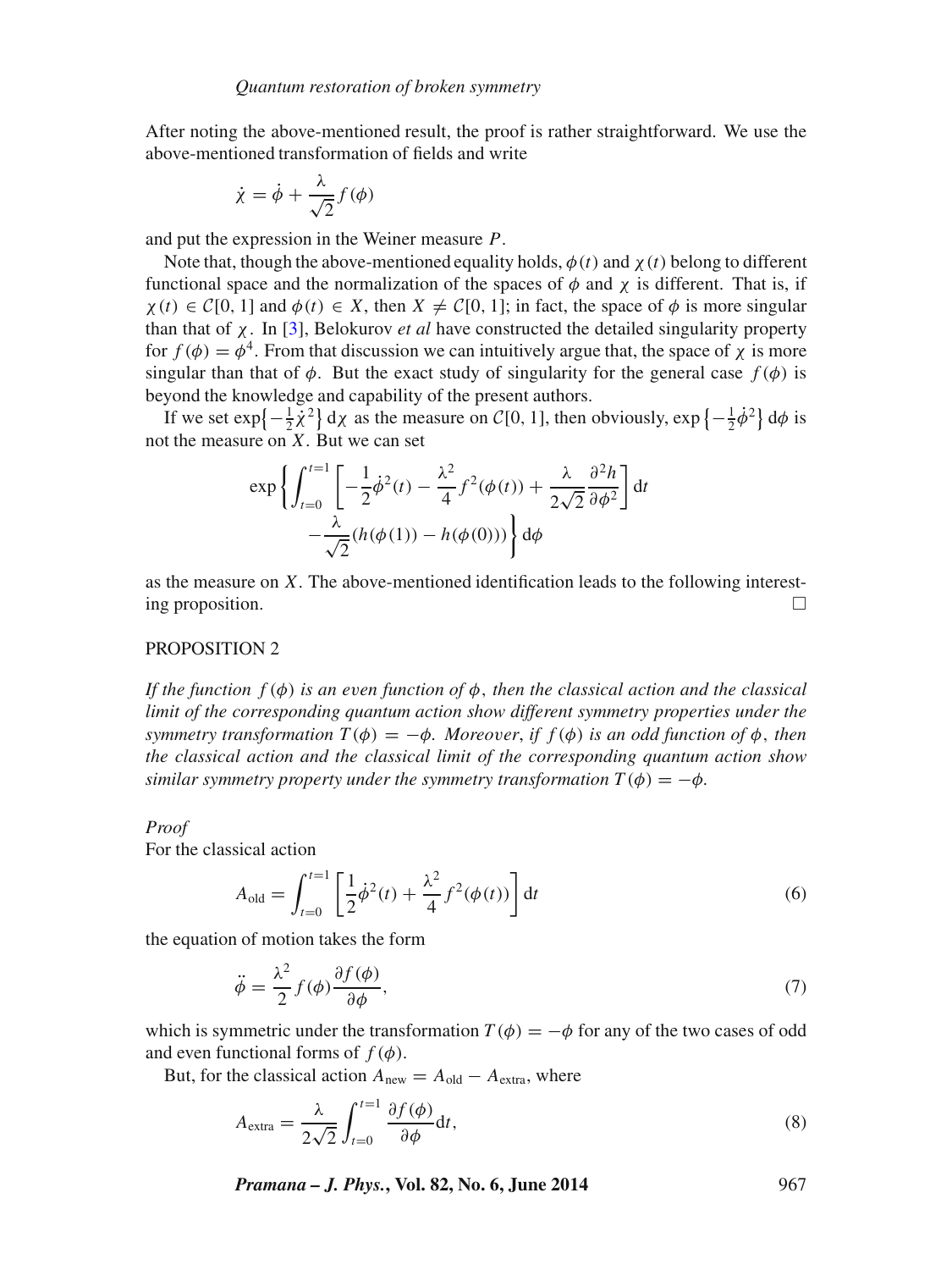the equation of motion

<span id="page-3-2"></span>
$$
\ddot{\phi} = \frac{\lambda^2}{2} f(\phi) \frac{\partial f(\phi)}{\partial \phi} - \frac{\lambda}{2\sqrt{2}} \frac{\partial^2 f(\phi)}{\partial \phi^2}
$$
(9)

is not symmetric for the case of even function  $f(\phi)$  under the transformation T due to the presence of a second derivative term (as the second derivative of the even function remains even function), whereas for the case of odd function  $f(\phi)$ , the symmetry is not broken (as the second derivative of the odd function remains odd function).

Now, the corresponding quantum theory deals with the functional measure  $\int \exp\{-A_{\text{new}}(\phi)\}d\phi$ . Because of the equality of the functional measure as stated in Proposition 1, the symmetry is restored in quantum case even after the nonlinear nonlocal transformation [\(2\)](#page-1-0).

The above-mentioned argument completes the proof. From this perspective, we get other interesting property another interesting property.

<span id="page-3-0"></span>The equation of motion for the action of the left side of eq. [\(3\)](#page-1-1), i.e.,  $A_\chi = -\frac{1}{2} \int \dot{\chi}^2 dt$ , is

<span id="page-3-1"></span>
$$
\ddot{\chi} = 0 \Longrightarrow \dot{\chi} = \text{constant} = \alpha(\text{let}) \tag{10}
$$

which implies (by virtue of the transformation  $(2)$ )

$$
\dot{\phi} = \alpha - \frac{\lambda}{\sqrt{2}} f(\phi). \tag{11}
$$

Also, from the equation of motion in  $(6)$  we get

<span id="page-3-3"></span>
$$
\dot{\phi} = \pm \beta f(\phi) \qquad \text{where } \beta = \text{some constant} \tag{12}
$$

which can be identified with eq. [\(10\)](#page-3-0), if we set  $\alpha = 0$  (which we can always choose, as this satisfies the boundary condition) and  $\beta = \lambda/\sqrt{2}$ . The  $\pm$  corresponds to two different branches of the solutions. In fact, t branches of the solutions. In fact, the appearance of the branches are quite natural as we are taking the square root of  $f^2(\phi)$  in eq. [\(11\)](#page-3-1). The explicit form of the solution is

$$
\phi(t) = u^{-1}\left(-\frac{\lambda}{\sqrt{2}}t + \delta\right), \qquad \delta = \text{some constant}, \qquad \int \frac{d\phi}{f(\phi)} = u(\phi). \tag{13}
$$

But, eq. [\(9\)](#page-3-2) cannot be reduced in the form of eq. [\(11\)](#page-3-1). So, a solution of the form of [\(12\)](#page-3-3) satisfies [\(7\)](#page-2-1), but not [\(9\)](#page-3-2). But they both correspond to the classical limit of the same quantum system (because of the equality of the functional measure  $(3)$ ). So, in the classical case, the symmetry is broken, whereas in quantum case, the symmetry is preserved.

In the next section, some examples are discussed with the help of this construction.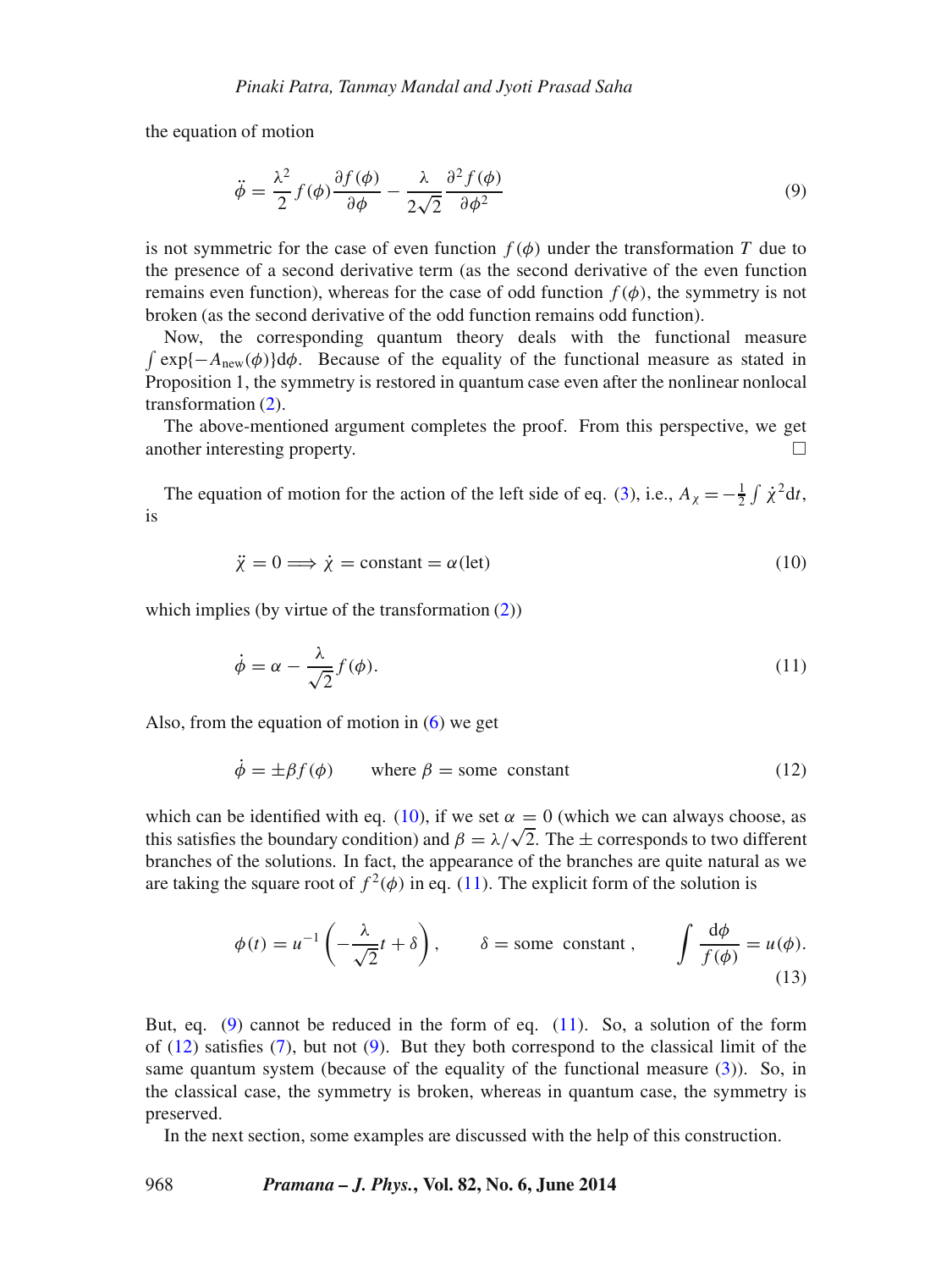#### **3. Examples**

Now we shall discuss the situation for the sine-Gordon system and for the sech interaction.

## 3.1 *Sine-Gordon system* (*odd form of* f(φ))

As our discussion is confined to a loop space, it is quite natural to think of the analysis for the case of sine-Gordon system  $[6,7]$  $[6,7]$ . It is well known that for specific values of the parameter of sine-Gordon system it becomes equivalent to the Thirring model [\[10\]](#page-6-7). One of the most important observations for the Thirring model is that though the sine-Gordon equation is the theory of massless scalar field, the sine-Gordon soliton [\[10\]](#page-6-7) can be identified with the fundamental fermion of the Thirring model.

To obtain the sine-Gordon equation on  $C[0, 1]$ , we can consider the action

$$
A_{sg} = -\frac{1}{2} \int_{t=0}^{t=1} \left[ \dot{\phi}^2 + \frac{\lambda^2}{4} \sin^2 \frac{\phi}{2} \right] dt.
$$
 (14)

Then the nonlinear nonlocal transformation

$$
\chi(t) = \phi(t) + \frac{\lambda}{\sqrt{2}} \int_0^t \sin \frac{\phi(\tau)}{2} d\tau
$$
 (15)

leads to the equality of the functional measure

$$
\int e^{-\frac{1}{2}\int_0^1 \dot{\chi}^2 dt} d\chi = \int \exp\left\{-\frac{1}{2}\int_0^1 \dot{\phi}^2 dt - \frac{\lambda^2}{4}\int_0^1 \sin^2 \frac{\phi}{2} dt + \frac{\lambda}{4\sqrt{2}}\int_0^1 \cos \frac{\phi}{2} dt + 2\frac{\lambda}{\sqrt{2}}\left(\cos \frac{\phi(1)}{2} - \cos \frac{\phi(0)}{2}\right)\right\} d\phi.
$$
 (16)

Though the symmetry properties of the old system and the new system (after nonlocal transformation) are similar with respect to the symmetry transformation  $T(\phi) = -\phi$ , the two systems show different properties with respect to their solutions.

In particular, the equation of motion obtained from  $A_{sg}$  admits a solution of the form

$$
\phi(t) = 4 \cot^{-1} (i e^{-it/2}).
$$
\n(17)

But the solution of that form will not be the solution of

$$
\ddot{\phi} = \frac{\lambda^2}{8} \sin \phi - \frac{\lambda}{8\sqrt{2}} \sin \frac{\phi}{2},\tag{18}
$$

which is obtained from the new action after the nonlocal transformation.

So in that sense, the symmetry is broken for the classical case, whereas for the quantum case, by virtue of the equality of the functional measure, the symmetry is preserved.

#### 3.2 *Sech interaction* (*even form of*  $f(\phi)$ )

Owning to the appearance as a soliton solution of a large class of integrable, nonlinear, partial, differential equation [\[6,](#page-6-5)[7\]](#page-6-6), sech interaction is much interesting among physicists.

*Pramana – J. Phys.***, Vol. 82, No. 6, June 2014** 969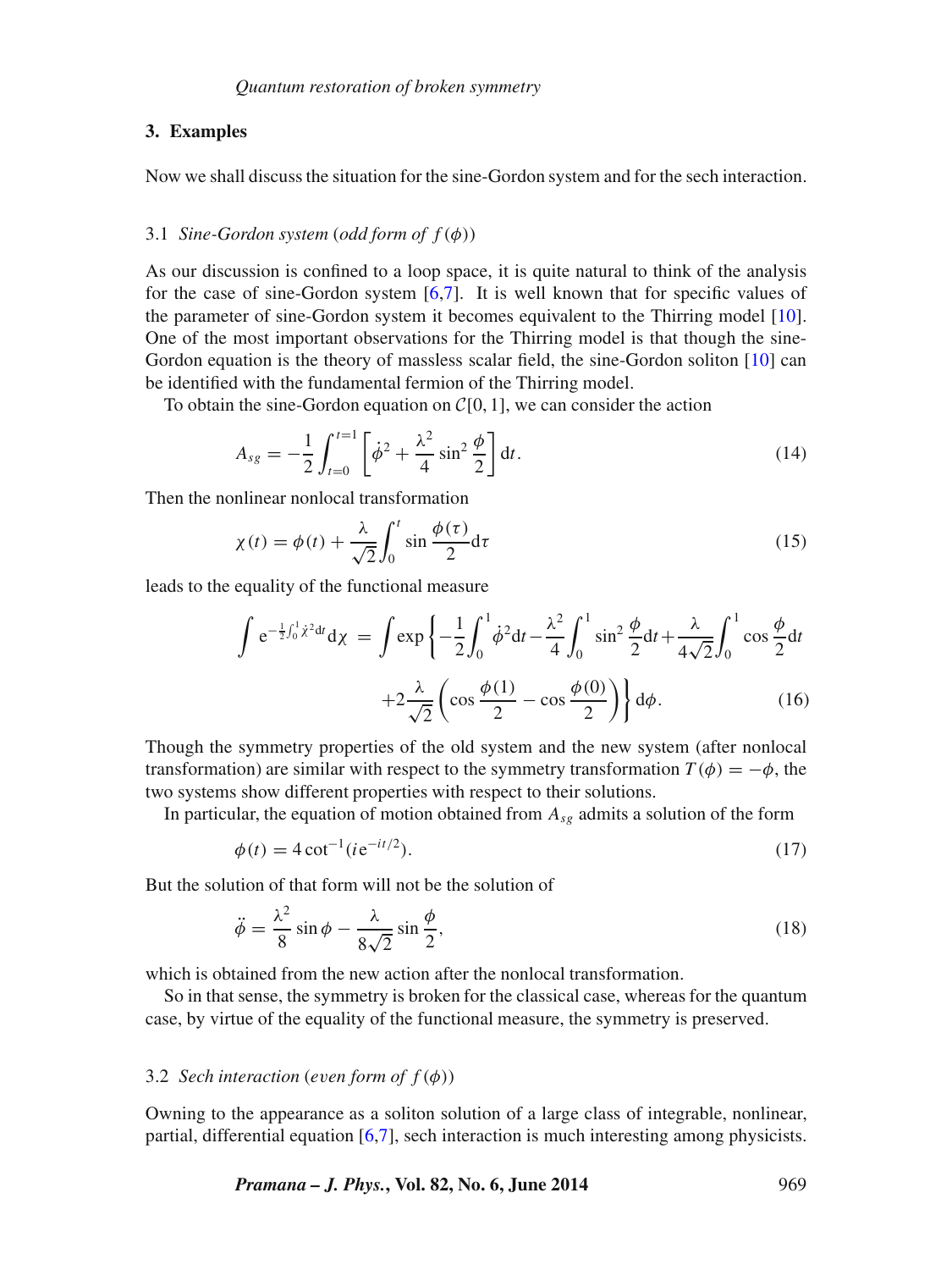#### *Pinaki Patra, Tanmay Mandal and Jyoti Prasad Saha*

One of the interesting features of this type of interaction is that it may be used as a model of reflectionless potential [\[8\]](#page-6-8) and also for the interaction of the form of compactly supported function (for example, the alternate deposition of thin layers of GaAs and  $Al_xGa_{1-x}As$  [\[9\]](#page-6-9) may be modelled with sech interaction, as in this case the lower bound of the interaction is present).

Now, for this case we can consider the action

$$
A_{\rm sec} = \int_0^1 \left(\frac{1}{2}\dot{\phi}^2 + \frac{\lambda^2}{4}\text{sech}^2\phi\right) \mathrm{d}t. \tag{19}
$$

The corresponding Weiner measure is

$$
P = \exp\left\{-\frac{1}{2}\int_0^1 \dot{\phi}^2(t) - \frac{\lambda^2}{4} \int_0^1 \mathrm{sech}^2 \phi(t) \mathrm{d}t \right\} \mathrm{d}\phi. \tag{20}
$$

Therefore, according to Proposition 1, for the nonlinear nonlocal transformation

$$
\chi(t) = \phi(t) + \frac{\lambda}{2} \int_0^t \operatorname{sech} \phi(\tau) d\tau
$$
\n(21)

the following equality holds:

$$
\int e^{-1/2\int_0^1 \dot{\chi}^2 dt} d\chi
$$
\n
$$
= \int \exp\left\{ \int_0^1 \left[ -\frac{1}{2} \dot{\phi}^2 - \frac{\lambda^2}{4} \operatorname{sech}^2 \phi - \frac{\lambda}{2\sqrt{2}} \operatorname{sech} \phi \tanh \phi \right] dt - \frac{2\lambda}{\sqrt{2}} (\tan^{-1} e^{\phi(1)} - \tan^{-1} e^{\phi(0)}) \right\} d\phi.
$$
\n(22)

Now the equation of motion obtained from  $A_{\text{sec}}$ 

$$
\ddot{\phi} = -\frac{\lambda^2}{2} \mathrm{sech}^2 \phi \tanh \phi \tag{23}
$$

admits a solution of the form (if we set the integration constant with  $\lambda^2/2$ )

$$
\phi(t) = \sinh^{-1}\left(\frac{\lambda}{\sqrt{2}}t + \beta\right); \qquad \beta = \text{constant.} \tag{24}
$$

If we look at the equation of motion after transformation, this gives

$$
\ddot{\phi} = -\frac{\lambda^2}{2} \mathrm{sech}^2 \phi \tanh \phi + \frac{\lambda}{2\sqrt{2}} \mathrm{sech} \phi (1 - 2 \tanh^2 \phi) \tag{25}
$$

which is not symmetric with respect to  $T(\phi)$  (contrary to the original case).

But as already noted in the previous section that the quantum system deals with the functional measure by virtue of the above-mentioned equality of the functional measure, we can conclude that symmetry is preserved in the quantum case, whereas symmetry is broken in the classical case.